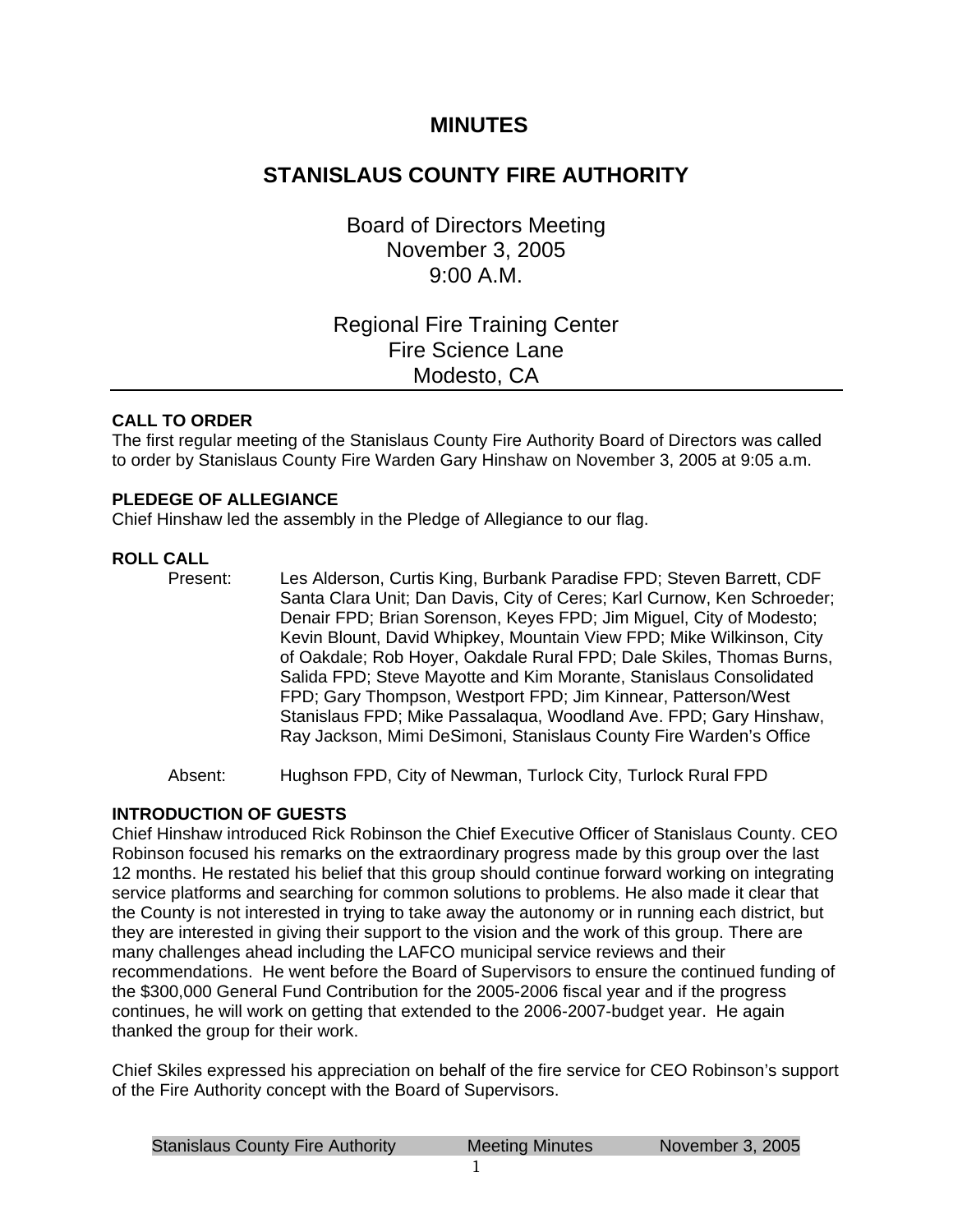## **Public Comment Period**

There were no public comments

#### **Communications**

There were no communications

#### **Financial Report**

Chief Hinshaw stated that since this was the first meeting, there would be no financial reports, however, in the future there will be a report on revenues related to the County Fire Service Fund, the expenses incurred, and the annual budget for services.

#### **New Business**

It was approved by the assembled group to slightly rearrange the order of items under new business. Items 7.6, 7.7, and 7.8 were reordered to discuss them in a more logical sequence.

- **7.1 JPA and Agency Resolutions-** The following agencies turned in signed resolutions and JPA documents: Burbank Paradise, City of Ceres, Denair FPD, Keyes FPD, City of Modesto, Oakdale Rural FPD, Salida FPD, Stanislaus Consolidated FPD, Woodland Ave. FPD, and Stanislaus County. The following agencies have passed their resolution but did not turn them in: Mountain View FPD, City of Patterson, and Westport FPD.
- **7.2 Meeting Dates and Times-** Chief Skiles suggested that the first Thursday of the month seemed to work. There was discussion regarding the regular meeting dates in relation to the Stanislaus County Chief's Association meetings. There was further discussion regarding the diminished ability of the Chief's Association to conduct business on matters that the Fire Authority would have discussions on in the future. There could be potential Brown Act violations if there is not a clear delineation between the business of the two organizations. It was agreed by the organization to continue with the first Thursday of the month at 9:00 a.m. at the RFTC until there is clarification between the two groups.
- **7.3 Conflict of Interest and Form 700-** There were Form 700s made available to the entire group. Mimi DeSimoni said she was informed by the Board of Supervisor's Clerk that new law requires all board members to fill the form out within 30 days of taking office, regardless of whether the organization has formally adopted their conflict of interest code or not. These forms are also available on-line in an interactive format. We should have a draft code for the next meeting, but everyone should bring the form back for proper filing.
- **7.4 Agenda Distribution-** Chief Hinshaw pointed out that there is a difference between what we have to do for posting, and what the organization should do. He suggested that each agency representative provide the Fire Warden's office with a list of who they would like to receive an agenda. Suggestions included Chiefs, Board Members, City Managers, Mayors, and City Clerks. It is up to the representatives to designate who would be appropriate. The agendas and minutes will also be available on the Fire Warden's web site: [www.co.stanislaus.ca.us](http://www.co.stanislaus.ca.us/) under Emergency Services – Fire Warden - Current Events.
- **7.5 Designation of Chairman-** Chief Hinshaw opened the discussion regarding the designation of a chairman. The JPA agreement assigned the role of Administering Agency to the Fire Warden's Office. He said this would be appropriate due to the staff and resources his office has available to take care of the administrative and financial business of the organization, and currently the funding for the JPA flows through his budget. In the future the group could decide to change that. However, Chief Hinshaw wanted someone else to hold the position of Chairman. Chief Mayotte made a motion to retain the County Fire Warden's office as the Administering Agency for the Fire Authority; Chief Davis seconded the motion. The motion was passed unanimously.

Chief Miguel pointed out the hard work that Chief Skiles has put into the formation of the organization and nominated him as Chairman. Chief Blount seconded the motion. Chief

| <b>Stanislaus County Fire Authority</b> | <b>Meeting Minutes</b> | November 3, 2005 |
|-----------------------------------------|------------------------|------------------|
|                                         |                        |                  |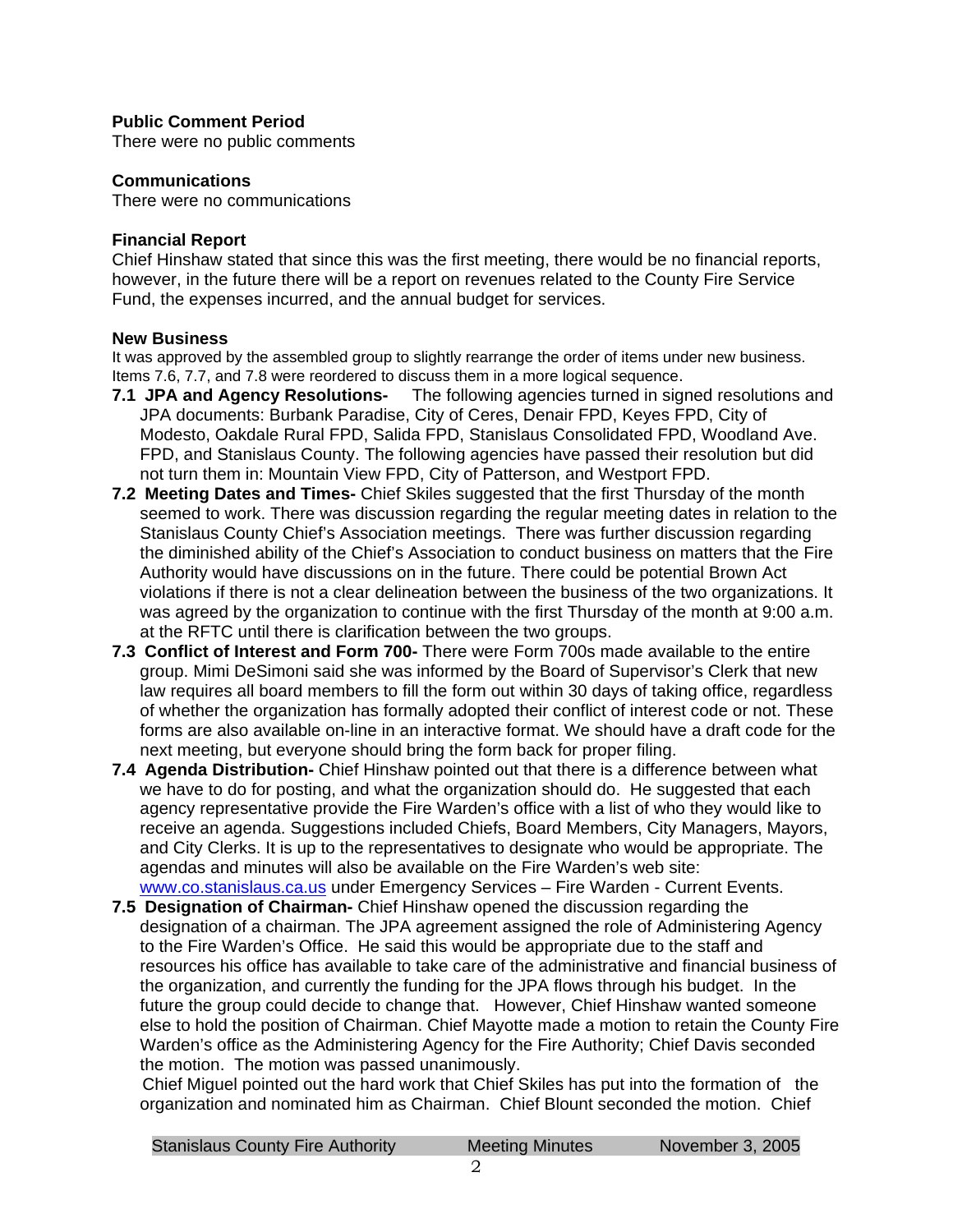Skiles voiced his concerns over some issues with the position. He stated that there is a fair amount of work involved with the organization, and he wants to be clear on the expectations of the group. With the additional amount of time, research, work and travel there may be an issue of cost to the Chairman's agency. He has taken a great deal of criticism over his motives over the last year and he wants to know that now that the group is formed, the divisiveness of the past will discontinue. The challenges ahead require common ground and support and he believes that since this now is more than just an association, the vote and support of each member of the organization is extremely important. The success of this organization belongs to the group as a whole not just to the Chairman. Chief Hinshaw outlined some of the difficulties of the last year and echoed Chief Skiles' concerns. He stated that this Board must be united behind its Chairperson.

Director Tom Burns, Salida Fire, stated that Salida's Board has been behind this project from the start, but it should be allowed the opportunity to approve his appointment. Chief Miguel amended his motion to reflect that he nominated Chief Skiles for the position of Chairman of The Stanislaus County Fire Authority, pending the ratification by his Board of Directors, Chief Blount seconded the motion. A roll call vote reflected the following:

| Les Alderson, Burbank Paradise FPD         | Yes     |
|--------------------------------------------|---------|
| Dan Davis, City of Ceres                   | Yes     |
| Karl Curnow, Denair FPD                    | Yes     |
| Jim Miguel, City of Modesto                | Yes     |
| Kevin Blount, Mountain View FPD            | Yes     |
| Rob Hoyer, Oakdale Rural FPD               | Yes     |
| Bill Kinnear, City of Patterson            | Yes     |
| Dale Skiles, Salida                        | Abstain |
| Steve Mayotte, Stanislaus Consolidated FPD | Yes     |
| Gary Thompson, Westport FPD                | Yes     |
| Mike Passalaqua, Woodland Ave, FPD         | Yes     |
| Gary Hinshaw, Fire Warden                  | Yes     |

Motion to appoint Chief Dale Skiles as Chairman of the Stanislaus County Fire Authority was passed.

Chief Davis made a motion to nominate Chief Passalaqua to serve in the capacity of Vice-Chairman. He stated that Chief Passalaqua as been a constant supporter of the organization. Chief Miguel seconded the motion. A roll call vote reflected the following:

| Les Alderson, Burbank Paradise FPD         | Yes |
|--------------------------------------------|-----|
| Dan Davis, City of Ceres                   | Yes |
| Karl Curnow, Denair FPD                    | Yes |
| Jim Miguel, City of Modesto                | Yes |
| Kevin Blount, Mountain View FPD            | Yes |
| Rob Hoyer, Oakdale Rural FPD               | Yes |
| Bill Kinnear, City of Patterson            | Yes |
| Dale Skiles, Salida                        | Yes |
| Steve Mayotte, Stanislaus Consolidated FPD | Yes |
| Mike Passalaqua, Woodland Ave, FPD         | Yes |
| Gary Hinshaw, Fire Warden                  | Yes |